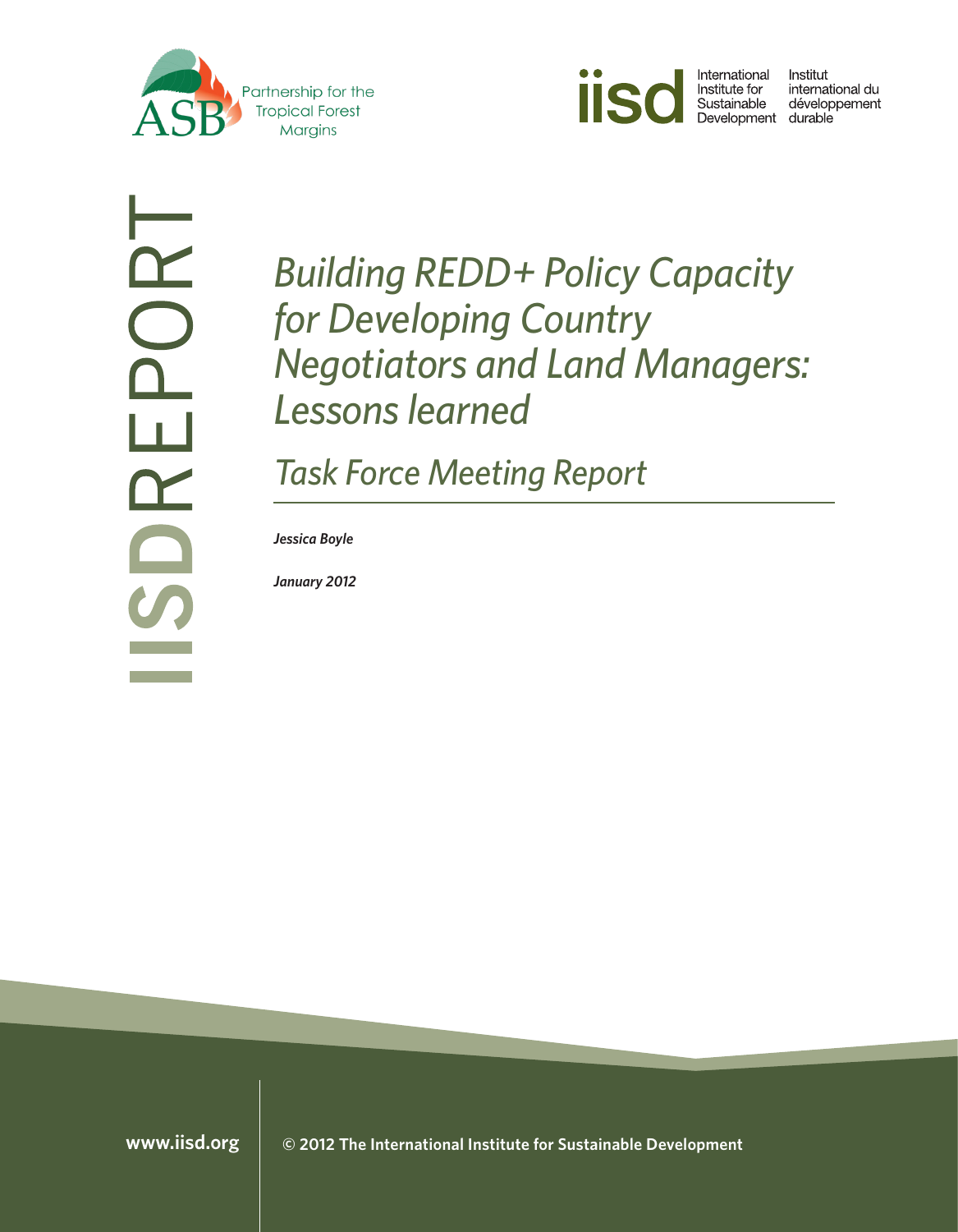



© 2012 The International Institute for Sustainable Development Published by the International Institute for Sustainable Development.

## *International Institute for Sustainable Development*

The International Institute for Sustainable Development (IISD) contributes to sustainable development by advancing policy recommendations on international trade and investment, economic policy, climate change and energy, and management of natural and social capital, as well as the enabling role of communication technologies in these areas. We report on international negotiations and disseminate knowledge gained through collaborative projects, resulting in more rigorous research, capacity building in developing countries, better networks spanning the North and the South, and better global connections among researchers, practitioners, citizens and policy-makers.

IISD's vision is better living for all—sustainably; its mission is to champion innovation, enabling societies to live sustainably. IISD is registered as a charitable organization in Canada and has 501(c)(3) status in the United States. IISD receives core operating support from the Government of Canada, provided through the Canadian International Development Agency (CIDA), the International Development Research Centre (IDRC), and from the Province of Manitoba. The Institute receives project funding from numerous governments inside and outside Canada, United Nations agencies, foundations and the private sector.

#### **Head Office**

161 Portage Avenue East, 6th Floor, Winnipeg, Manitoba, Canada R3B 0Y4 Tel: +1 (204) 958-7700 | Fax: +1 (204) 958-7710 | Web site: <www.iisd.org>

### **Building REDD+ Policy Capacity for Developing Country Negotiators and Land Managers: Lessons learned**

#### **Task Force Meeting Report**

January 2012

Written by Jessica Boyle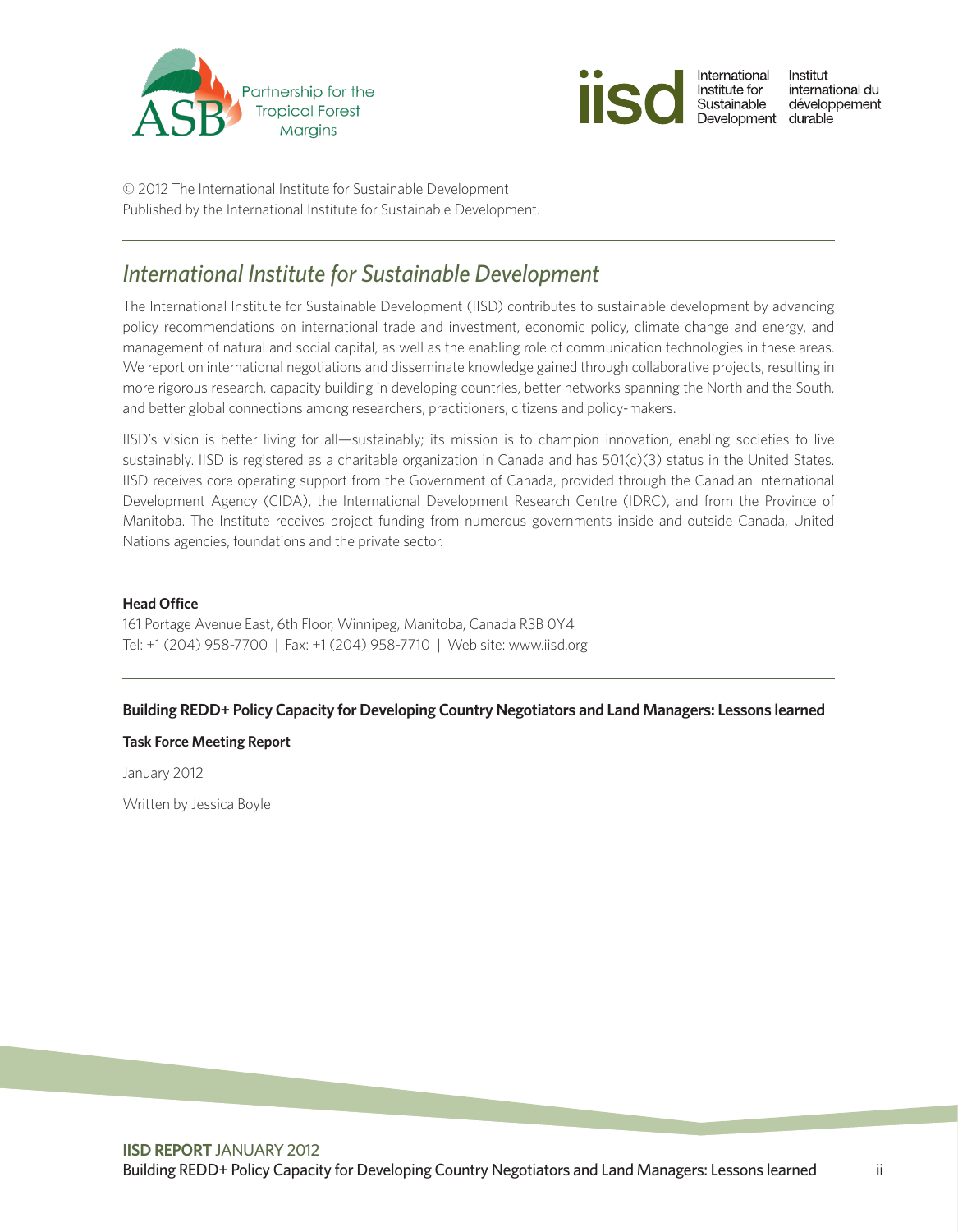



 $\rm iii$ 

# **Table of Contents**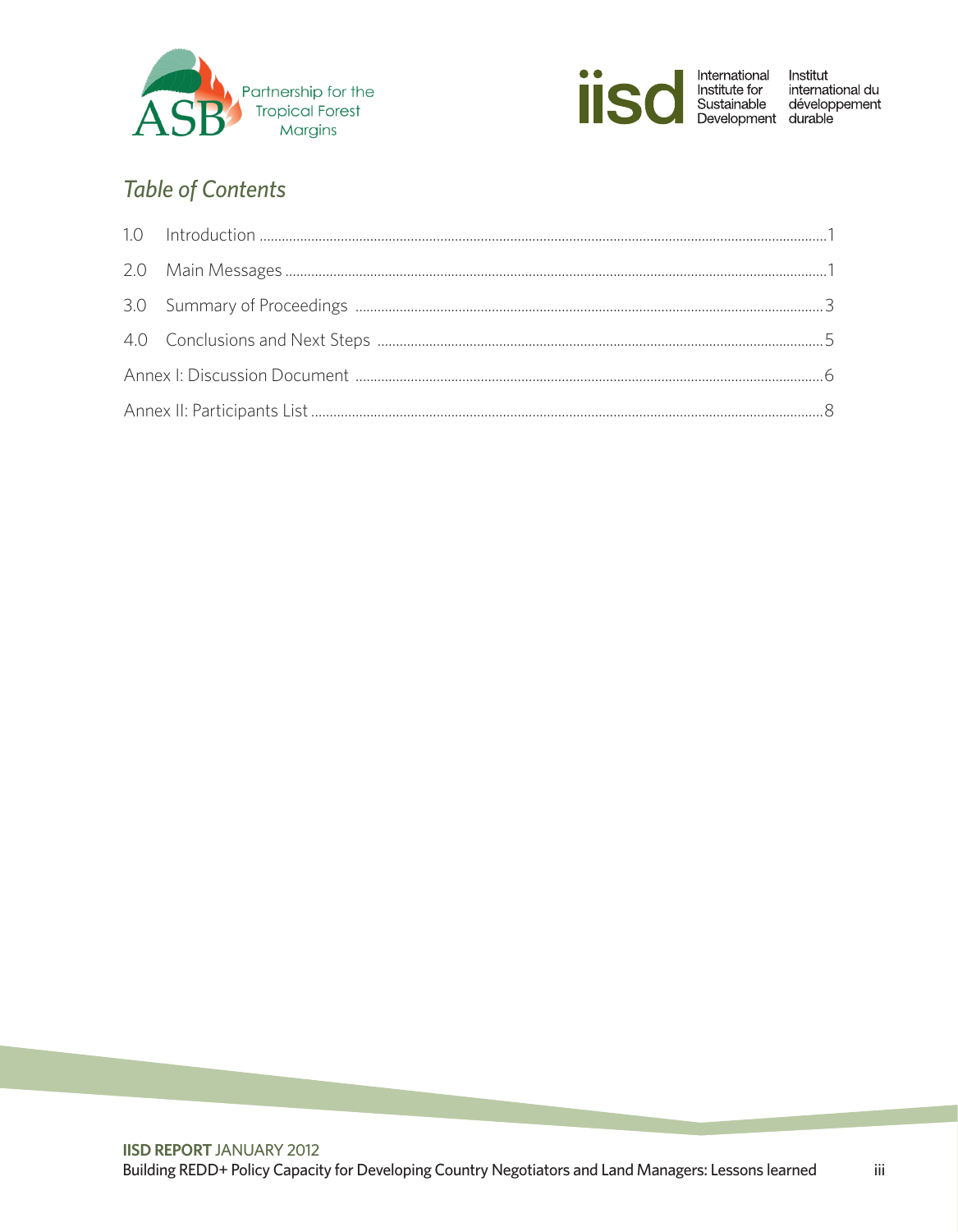<span id="page-3-0"></span>



## *1.0 Introduction*

IISD and the ASB Partnership for the Tropical Forest Margins at the World Agroforestry Centre (ASB–ICRAF) have partnered to deliver a third and final phase of the *Building REDD+ Policy Capacity for Developing Country Negotiators and Land Managers* project.

Phase III activities (November 1, 2011 to May 31, 2012) will focus on identifying and "ground-truthing" the lessons learned from Phases I and II. This approach is particularly important as the focus of REDD+ moves from negotiation at the international level to implementation at the national level. During this final phase of activities, the project will continue to contribute to regional coordination, capacity building within ongoing REDD+ activities, and strengthening the foundations laid for sustained interactions between Southern actors and institutions well beyond the lifetime of the project.

Building on the establishment of the REDD Development Dividend (REDD–DD) Task Force in Phase II of the project, a small advisory group of experts was brought together on the margins of the UN Climate Change Conference (COP 17) in Durban, South Africa in December 2011.

The goal of this meeting was to identify a thematic area (or areas), informed by the work of Phases I and II, under which to develop lessons learned and case studies.

The expected outcomes from the meeting were:

- The prioritization of key thematic or issue areas on which Phase III activities will focus;
- Identification of potential countries for case study analysis and key experts/partners therein; and
- Development of a meeting report outlining the approach moving forward.

This report highlights the key messages that emerged from the discussions and provides an overview of the meeting proceedings. It concludes by providing thoughts as to how the outcomes of the expert meeting will influence the direction of the project moving forward.

## *2.0 Main Messages*

- • Measurement, reporting and verification (MRV), safeguards and financing are considered by many as the three key elements or "pillars" of REDD+ at present. There is a need to link the international negotiating process with all levels of research in order to understand and identify where discrepancies or information gaps exist. These pillars of REDD+ are where research and policy development should be focused.
- On MRV, the development of reference levels (RLs) and baselines should be flexible and based on the circumstances of countries. Many countries will require assistance to scale up project and subnational RLs to the national level. It is helpful to consider and reflect on how early movers, and/or countries that are more advanced in the process, have gone through the development stages before informing countries that are new to the process how best to develop a framework or methodology.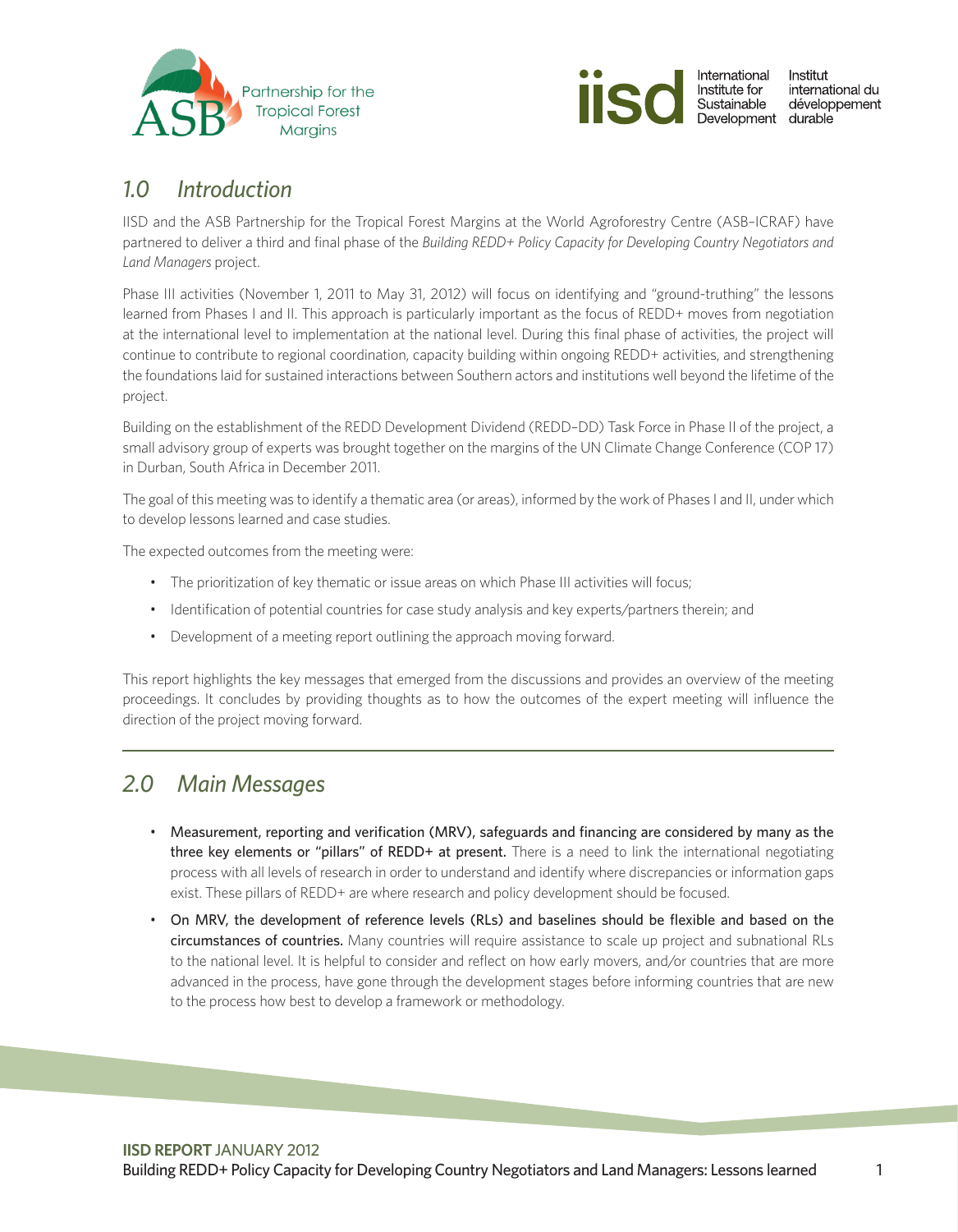



- • Country experiences can provide lessons for measuring and reporting on safeguards. Examples include: free, prior and informed consent (FPIC); community forest management; payment for ecosystem services (PES); REDD+ Social and Environmental Standards (SES); Forest Law Enforcement, Governance and Trade (FLEGT); and forest certification. These experiences need to inform the negotiations.
- Financing remains a key sticking point in the REDD negotiations and is an important determinant in moving towards results-based REDD processes at the national level. Further exploration of financing is needed to determine the role that both market and non-market mechanisms will play in REDD moving forward.
- Communication and stakeholder engagement is critical to the future success of REDD. There is a need for capacity building in order to translate international agreements into effective local and national level policies. Closer links need to be made between the enhancement of carbon stocks and the potential co-benefits that can be reaped. The potential benefits must be communicated effectively—what can "carbon stocks" and "cobenefits" mean to a community, and how can REDD+ be translated in a way that resonates with communities in order to make REDD "real"?
- Measurement, reporting and verification (MRV), safeguards and financing are the three key elements of pillars of REDD+ being addressed in the international negotiations. Current research and policy development should focus on these three pillars, and help to fill gaps in knowledge. For example, how can safeguards encourage the multiple functions of forests? What type of financing is needed to encourage Phases II and III (demonstration projects and result-based actions) of the REDD process?
- The development of REDD+ policies and guidelines can be informed by processes and experiences at the national and international level. For example, national participatory forest management and community forest management practices can inform the development of safeguards. International processes such as FLEGT and reporting under the Convention on Biological Diversity could potentially inform the development of safeguard information systems.
- Countries that are early movers or more advanced can offer lessons on methodologies, financing structures, reporting on safeguards, etc. While Latin American countries—such as Brazil and Costa Rica—are often put forward as such examples; many African REDD+ initiatives provide lessons. The Kasigau Wildlife Corridor Project in Kenya is one such example. This first REDD carbon project potentially provides lessons on addressing drivers of deforestation and financing structures.
- Engaging the private sector is critical. Lessons regarding both financing and implementation can be learned from projects that have private sector partners. Further exploration of the role of private sector financing is needed, including in regard to market and non-market mechanisms.
- Communication and stakeholder engagement are critical to the future success of REDD. The potential benefits of REDD + must be communicated effectively. For example, what can "carbon stocks" and "co-benefits" mean to a community, and how can REDD+ be translated in a way that resonates with communities in order to make REDD "real"? Capacity building is needed to improve communication as well as help translate international agreements into effective local and national level policies.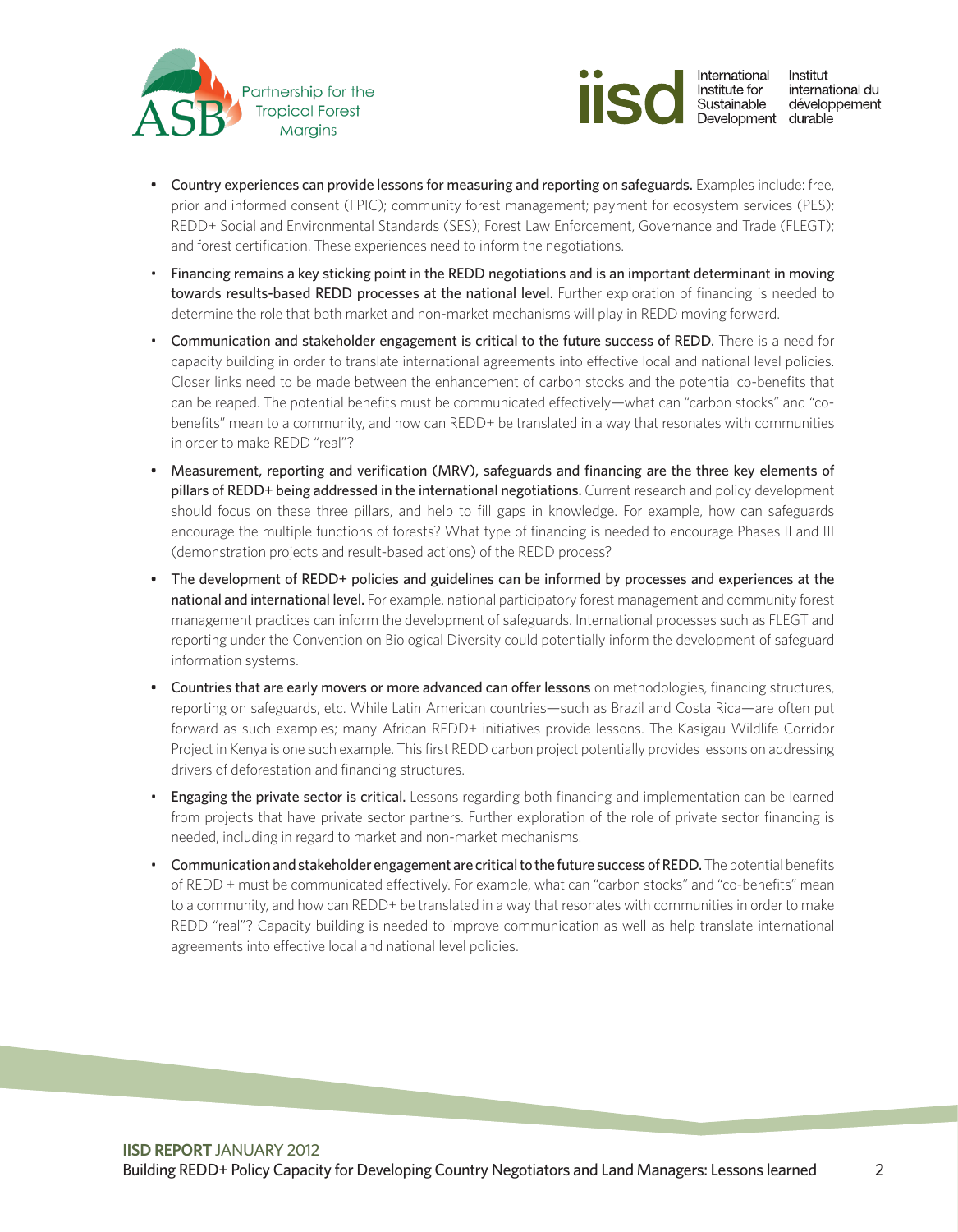<span id="page-5-0"></span>



# *3.0 Summary of Proceedings*

The meeting was opened by Deborah Murphy, an Associate of IISD, and Peter Minang, Global Coordinator of ASB– ICRAF. Murphy and Minang provided attendees with a brief overview of Phase I and II, as well as thoughts on Phase III, currently being undertaken. A discussion document was provided to participants prior to the meeting, which contained initial thinking on potential areas for future research to provide background for debate (see Annex 1). Murphy explained that the goal of the meeting was to identify and prioritize key areas of REDD+ under which the work of Phase I and II could be built upon to development of a series of "lessons learned" case studies.

Tony LaViña (Philippines), Chair of the Ad Hoc Working Group on Long-term Cooperative Action (AWG–LCA) REDD Contact Group, provided an overview of the status of REDD+ discussions in Durban and highlighted several issues of importance moving forward, particularly on the topics of measurement, reporting and verification (MRV), safeguards and financing. LaViña stated that there is a need to link research happening at all levels with the international negotiating process and identify where gaps currently exist. There are three key pillars of REDD+ on which research and policy should be based. The first is MRV, including all the processes needed to establish robust measurement and assessment systems at the national level. The second is safeguards and ensuring the multiple functions of forests are considered and addressed in the planning for and implementation of REDD. As a third pillar, consistent financing must be available in order to facilitate REDD's progress through the progressive phases (from readiness to results-based action).

On MRV, LaViña noted that the MRV system will "kick in," once discussions of the modalities for forest reference emission levels (RELs) and forest references levels (RLs) are completed and RELs/RLs are determined at the national level.1 Countries that are now beginning to develop RLs and RELS will ramp up over the next 12 months, and it is thus helpful to consider the actions and programs of early movers and countries that are more advanced. This information is key, as it can help inform the development of methodologies in other countries.

On safeguards, LaViña noted that the focus is now on developing a process for providing information on how they are being implemented and/or respected within the context of REDD. Discussions are focused on how to track or monitor the safeguards and the criteria or templates that will be used in reporting. There is resistance to the standardization of the process (cost and sovereignty concerns are often cited), and issues around land ownership and tenure can complicate the picture. Once again, it may be useful to reflect on the processes and experiences from countries that are considered leaders in these areas so other jurisdictions can learn from them.

On finance, there are several challenges associated with moving from Phase I (Readiness) to Phase II (Capacity building, Piloting). A number of questions remain about the types of financing required for Phase II, and what the use of market mechanisms might look like in Phase III (Results and Performance-based REDD+). The Durban outcomes included requests for the preparation of a technical paper and the hosting of a workshop (in conjunction with COP 18) to further explore and clarify views on the modalities and procedures for financing the results-based REDD actions (i.e., Phase III). While this work will be useful moving forward, a number of questions remain, including: What should REDD+ payments go towards, how should we measure what is to be paid for, and what form should payment take? There may be a trade-off between achieving emissions reductions and preserving livelihoods in the context of REDD+. Do

<sup>1</sup> Global guidance on RL/REL was expected to be finalized in Durban, but was not completed. The draft decision on Guidance on systems for providing information on how safeguards are addressed and respected and modalities relating to forest referenc*e emission levels and forest reference levels as referred to in decision 1/CP.16* can be accessed at: [http://unfccc.int/files/meetings/durban\\_nov\\_2011/decisions/application/](http://unfccc.int/files/meetings/durban_nov_2011/decisions/application/pdf/cop17_safeguards.pdf) [pdf/cop17\\_safeguards.pdf](http://unfccc.int/files/meetings/durban_nov_2011/decisions/application/pdf/cop17_safeguards.pdf)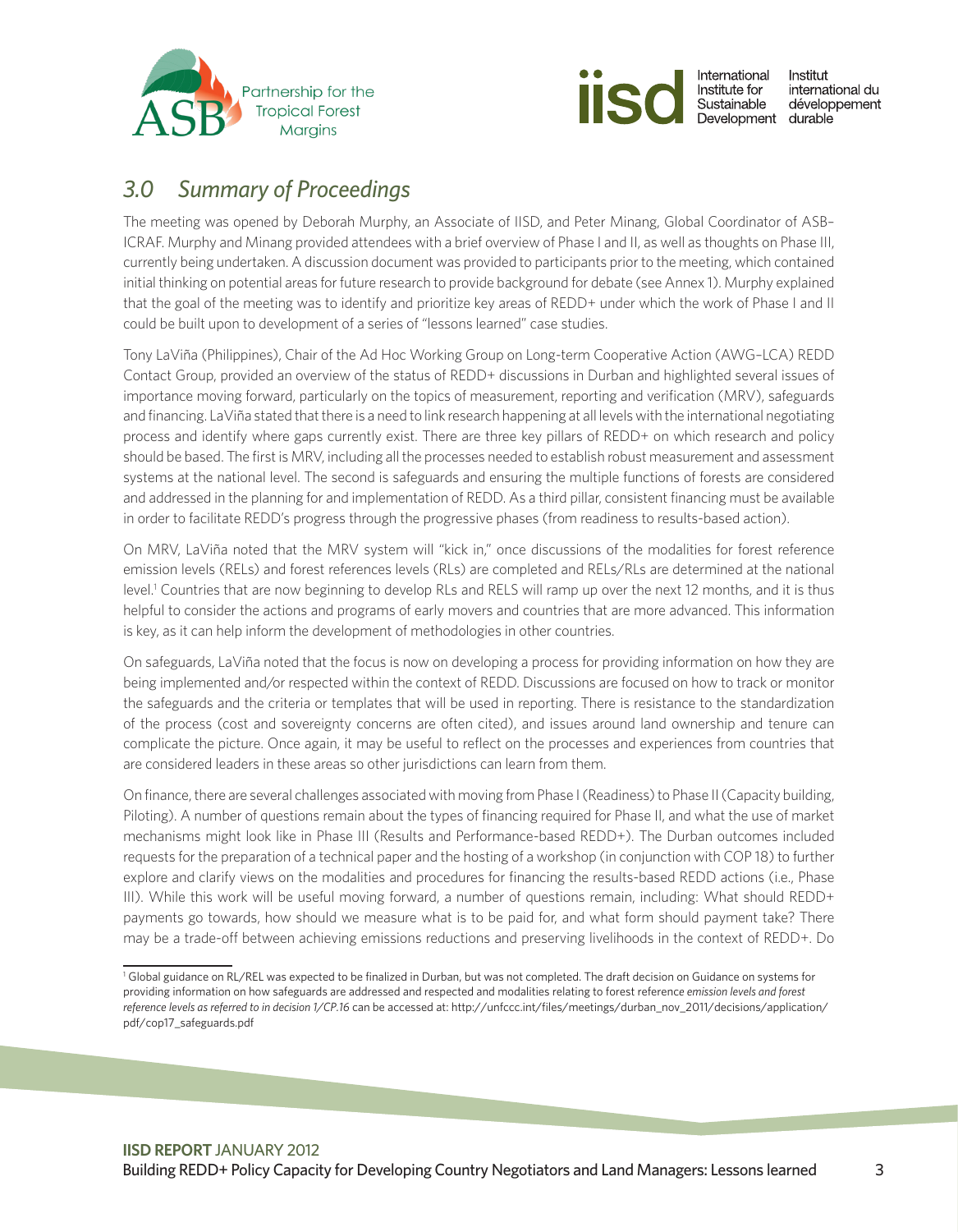



safeguards effectively address these concerns, or is more needed? Along this line, what are the "results" being referred to in the "results-based" phase. Is success measured on the emissions reductions achieved, amount of carbon stored, co-benefits realized, or some combination thereof? Lastly, how should the drivers of deforestation be addressed?

On this point, other participants noted that the links between REDD and agriculture should be further explored. The relationship varies country by country, and priority setting will be required to determine if REDD+ financing could/ should go towards addressing agriculture as a driver of deforestation. It was highlighted that some REDD+ projects, such as the Kasigau Wildlife Corridor Project in Kenya, are working to address the drivers of deforestation. In the case of Kasigau, such drivers include charcoal and the expansion of the agricultural frontier. There may be opportunities for these project-level approaches to be applied at the country level. In Kenya, the opportunities for "+" elements of REDD are significant, and are closely related to the expansion of agricultural land.

Participants also observed that REDD+ has developed quite rapidly at the international level, and accordingly a number of questions and challenges remain with regards to the application of REDD at the local and national levels. There is a need for capacity building in order to translate international developments into effective local and national level policies. Some countries, such as **Ethiopia**, have found that community-based activities and participatory forest management (PFM) practices provide valuable inputs into the development of guidelines and policies around REDD+. PFM can be particularly helpful in developing systems for safeguards. Ecuador and Brazil were noted as leaders on safeguards. In this way, many experts felt there is a need to link the expansion of community-based forest management more closely with the development of REDD+, and that community forest management could be a good starting point for these REDD+ discussions. Though closely related to safeguards, there is a relative lack of information and capacity around benefits sharing. There are concerns around how the benefits of REDD+ (monetary or co-benefits) will be distributed. In many cases, benefits sharing is informal. For REDD to be successful, do such arrangements need to be formalized, and, if so, how?

Experts also noted the need for country-level experiences to help inform the development of common understandings of REDD+. There should be closer links made between the enhancement of carbon stocks and the potential co-benefits that can be reaped. These benefits need to be communicated effectively—what are the key messages, what does "carbon" and or "co-benefits" mean to a community, and how can REDD+ be translated in a way that resonates with communities to make REDD "real"?

Following a general discussion, several experts shared their country's experiences with REDD+. The Democratic Republic of Congo (DRC) is currently establishing its national forest monitoring system. Drawing on the Brazilian experience, the DRC recently sent five technicians to Brazil to improve their expertise. The DRC is beginning to implement several pilot projects; the Forest Investment Program has invested in five projects, and one engages the private sector. The DRC is also working to address the drivers of deforestation; recognizing the need to reduce the impacts of agriculture on deforestation and land degradation.

In Tanzania, government and civil society is working together to assess the impacts of REDD+ at the activity design and early implementation states. Tanzania has placed priority on continuing to develop REDD+ policies and programming in a participatory manner.

Indonesia currently has over 40 REDD projects underway. There is a need for increased coordination and learning between projects, as many are donor-driven and lasting local capacity building is not achieved. The Indonesia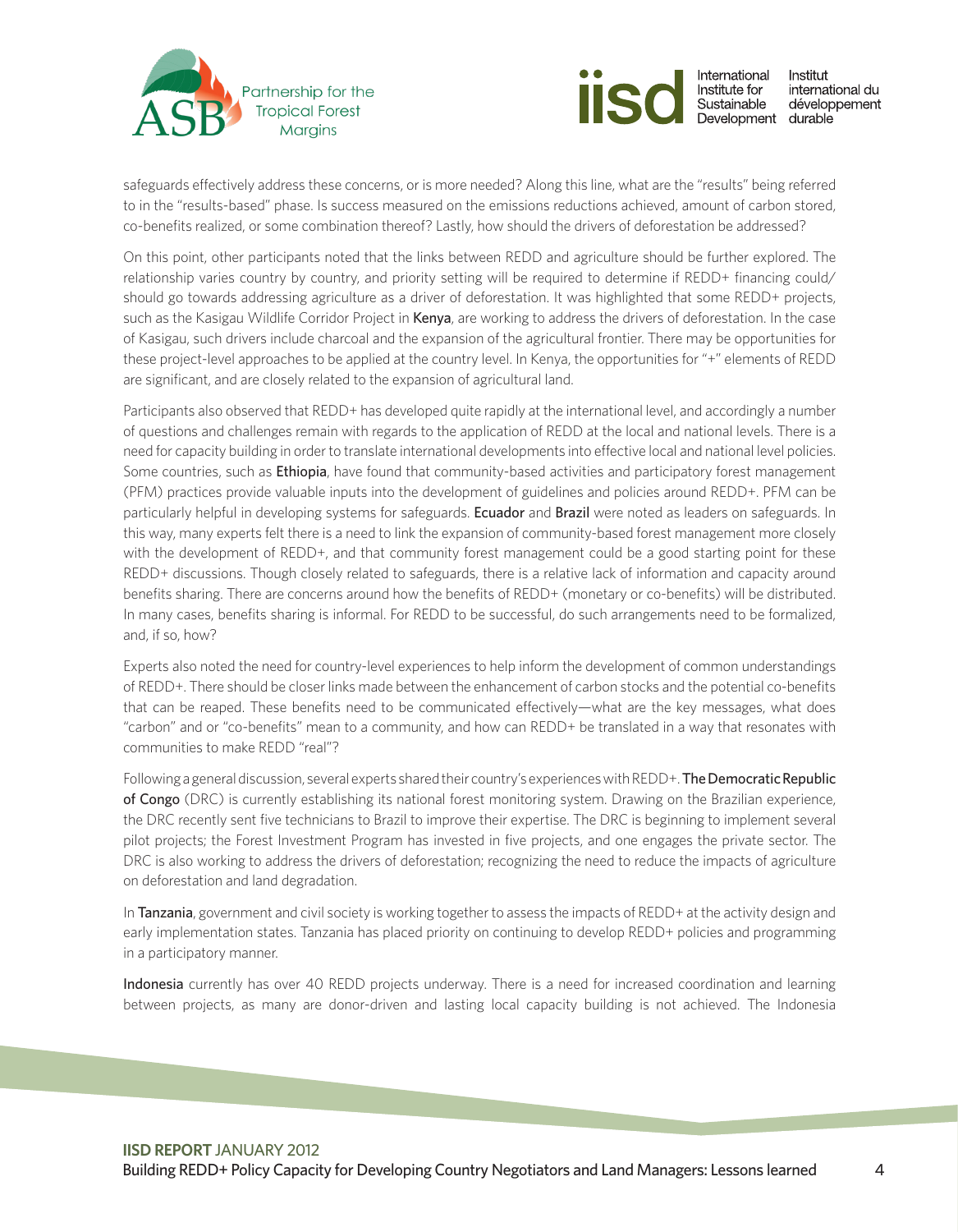<span id="page-7-0"></span>



experience highlights the need to consider what the 'three pillars of REDD' referred to earlier mean at the community level. More thinking also needs to be done on how to effectively engage the private sector and to ensure that projectbased learning filters up into the broader REDD+ policy making debate. While it is important to learn from project-level activities, it was stressed that there will be no "one size fits all" solution for REDD, and that while we can learn from one another, REDD+ policy design ultimately needs to account for and reflect national circumstances. In this way, REDD needs to be a country-driven process in which priorities and benefits are identified on an individual country basis. Though priorities are determined at the national level, the links between the drivers of deforestation and international trade, for example, must also be addressed. All of these dynamics need to be balanced; if REDD+ does not offset the opportunity costs of expanding agriculture production, for example, it will not be implemented.

# *4.0 Conclusions and Next Steps*

The task force meeting held in Durban, South Africa brought together a select group of developing country experts and negotiators, many of whom have been involved in previous phases of the IISD/ASB project. The meeting was an important input into the issues identification and prioritization exercise that was further undertaken by the project partners following the expert meeting.

As a result of the initial research and input of the second task force meeting in Durban, the project trajectory has been established, and an analytical framework for the completion of individual case studies is being developed.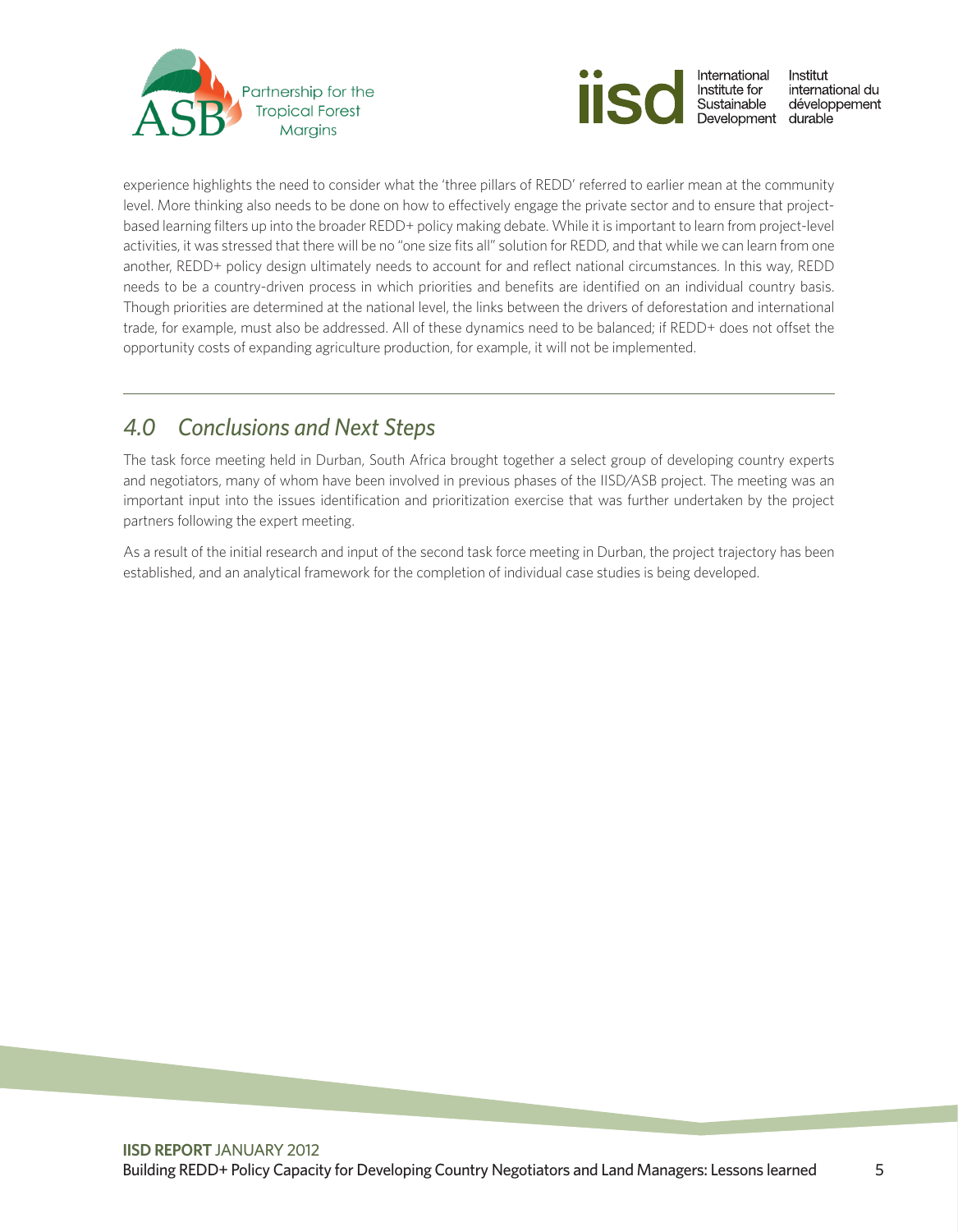<span id="page-8-0"></span>



## *Annex I: Discussion Document*

### Discussion Document: Thematic Areas for Lessons Learned Task Force Meeting December 2, 2011 Garden Court Marine Parade Hotel

### Durban, South Africa

The overarching goal of this third phase is to improve REDD+ processes through the sharing of information and lessons learned. Project activities focus on identifying and ground-truthing the lessons learned from Phases I and II, with the intent of increasing understanding of effective REDD+ processes and sharing the lessons learned from this process. The project research team will develop case studies in select countries in Africa and Asia that have participated in previous project activities.

The aim of this meeting is to provide guidance on research directions. The research team is seeking input on:

- Theme(s) for case studies:
- Possible countries in which to undertake research and to highlight in case studies; and
- • Potential contact names in country.

The work of Phase III is informed by the main messages from the workshops in Phases I and II, which indicated that it is important to:

- • Establish mechanisms and processes to ensure that the REDD+ negotiations are informed by practical lessons from early implementation;
- • Share information about good practices, opportunities and challenges in the implementation of REDD projects. Of importance is conveying lessons learned to negotiators on such topics as: implementation; measurement, reporting and verification (MRV); accessing funding; creating positive impacts on livelihoods; learning from those at the forefront; and building linkages in the region; and
- Share information about the "how" of REDD+ implementation at the country level, including case studies.

### Possible Thematic Areas

A review of main messages from previous workshops revealed potential areas for the development of lessons learned and case studies. These are suggested areas, and the case studies could be developed under one theme or various themes. Important will be the identification of an area(s) where there is sufficient information to develop a case study.

### *Governance: The Importance of the Enabling Environment*

- Situating REDD+ in its broader policy context as an element of success—e.g., REDD+ as a fiscal and policy driver for other policy issues, such as biodiversity and livelihoods that are important to government.
- • High-level political will and support is a factor of success.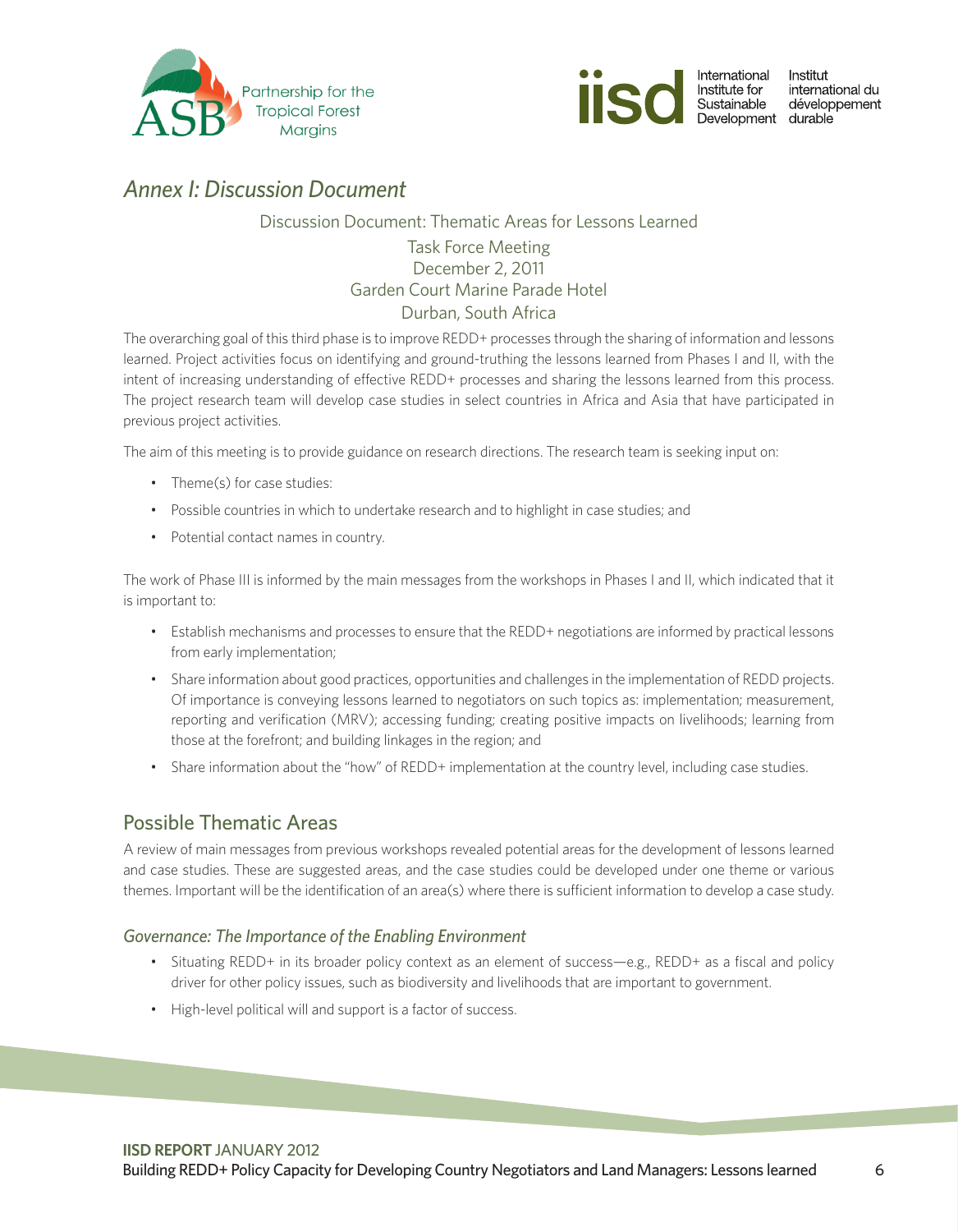



- • Vertical and horizontal integration in the delivery of REDD+ activities—i.e., horizontal—project and subnational up to the national level; and horizontal—across government departments, and engaging stakeholders and the private sector.
- • Addressing the drivers of deforestation—successful REDD+ implementation will require management of the linkages between forest and agricultural lands.

### *Safeguards: Lessons from Other Processes and/or Lessons at the Country Level*

- • Country experiences in complementary/related processes can provide lessons for measuring and reporting on safeguards—e.g., Free, Prior and Informed Consent (FPIC), REDD+ Social and Environmental Standards; Forest Law Enforcement, Governance and Trade (FLEGT); forest certification; national processes that recognize conservation; information systems for illegal logging; and community forest management.
- Minimum safeguards—moving beyond "do no harm" to positive co-benefits.
- • Safeguard information systems—details and components, ensuring transparency and accountability; linking of MRV and safeguard information systems.
- Participation of stakeholders—national guidelines for stakeholder participation; recognizing and involving as many stakeholders as possible; costs of engaging stakeholders.

### *MRV: Building Rigorous Approaches*

- • Development of MRV REDD+ modalities (e.g., definition of forest, establishment of RL/REL and nested approaches) that are based on national circumstances.
- • Linking subnational and national approaches in forest reference emissions levels (RELs) and/or forest reference levels (RLs) in monitoring and reporting systems—approaches to nesting; scaling up project and subnational RELs/RLs to the national level.
- • Balancing scientific and local knowledge and undertaking participatory assessments with communities.
- Cost-effective developing country processes for verification (such as using regional bodies);

### Discussion Questions

- 1. What thematic areas require further exploration?—i.e., there is a gap in information, there is a research need in this area, there are policy/research lessons to be learned.
- 2. Are there important areas/themes that are not included above?
- 3. Which of these thematic areas can be addressed through a case study approach?—i.e., there is sufficient information that can be gathered at a country level; some countries have experience/are leaders in this area.
- 4. What countries have good experience that could inform a case study?
- 5. Should the research undertake case studies along a particular theme (e.g., examples of good governance that have engendered strong REDD+ programs in four countries) or should the research look at different areas (e.g., safeguards and governance)
- 6. Can you suggest names/contacts for further information?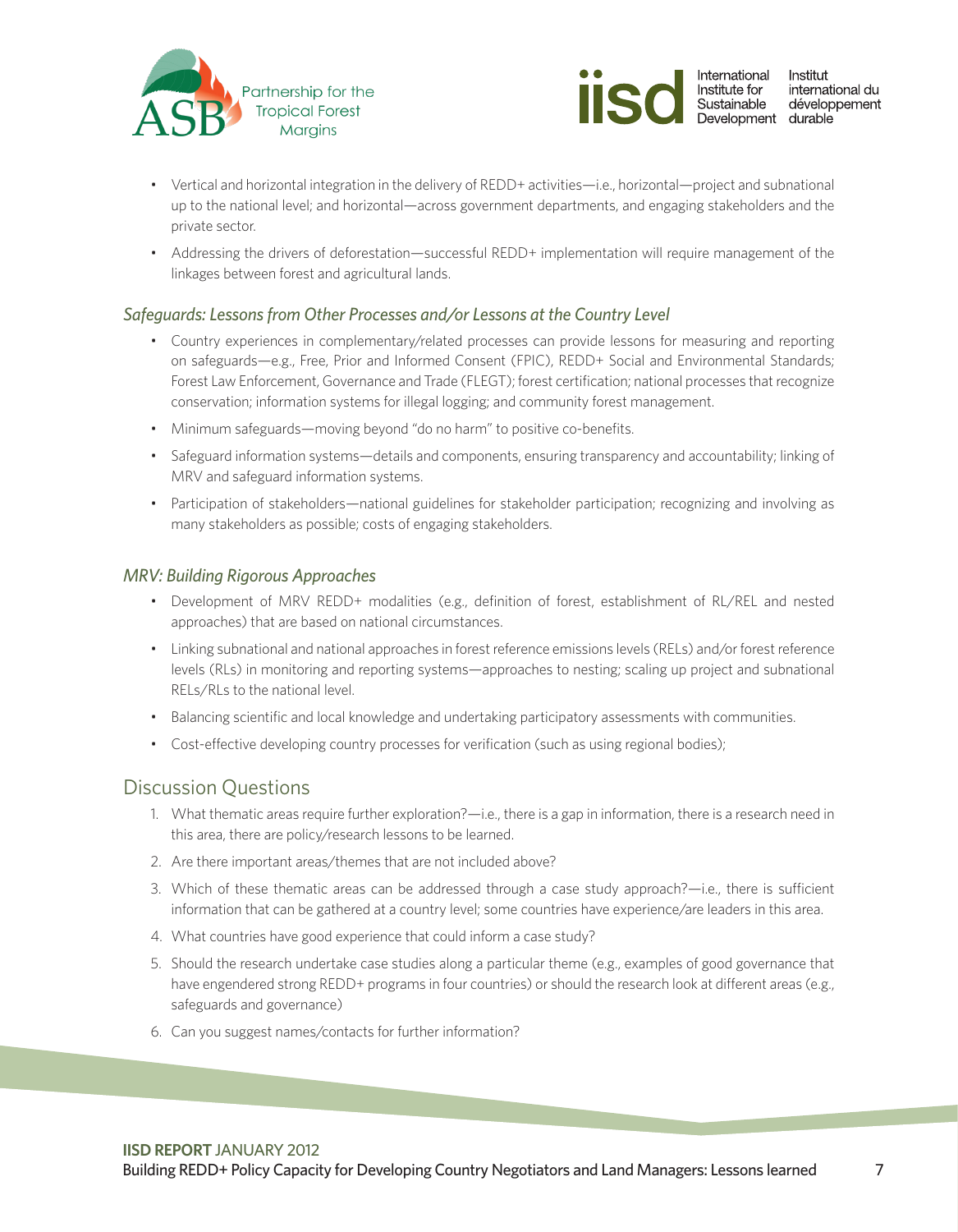<span id="page-10-0"></span>



# *Annex II: Participants List\**

|                 | <b>COUNTRY</b>                  | <b>NAME</b>            | <b>TITLE/AFFILIATION</b>                                                                       |
|-----------------|---------------------------------|------------------------|------------------------------------------------------------------------------------------------|
| 1               | Philippines                     | Tony LaViña            | Facilitator, REDD LCA contact group                                                            |
| $\overline{2}$  | Zambia                          | Deutronomy Kasaro      | National REDD+ Coordinator                                                                     |
| 3               | Democratic Republic<br>of Congo | Jean Muneng            | Ministry of Environment, Nature Conservation and<br>Tourism                                    |
| $\overline{4}$  | Tanzania                        | Bettie Nanyonjo Luwuge | Project Manager REDD Project<br>Tanzania Forest Conservation Group                             |
| 5               | Tanzania                        | Rahima Njaidi          | Executive Director, Tanzanian Network of Community<br>Forest Associations, REDD+ SES Committee |
| 6               | Ethiopia                        | Girma Amente           | Director General, Oromia Forest and Wildlife Enterprise                                        |
| $\overline{7}$  | Kenya                           | Alfred Gichu           | Kenya Forest Service                                                                           |
| 8               | Kenya                           | Fred Stolle            | World Resources Institute (WRI)                                                                |
| 9               | Canada                          | Deborah Murphy         | Associate, IISD                                                                                |
| 10 <sup>1</sup> | Canada                          | Jessica Boyle          | Project Officer, IISD                                                                          |
| 11              | Kenya                           | Peter Minang           | ASB-ICRAF                                                                                      |
| 12              | Kenya                           | Elizabeth Kahurani     | ASB-ICRAF                                                                                      |
| 13              | Kenya                           | Joyce Kasyoki          | ASB-ICRAF                                                                                      |

\*Please note: Because a late-night REDD+ drafting session was scheduled for the same time as the expert meeting, a number of attendees were pulled into the negotiations at the last minute and thus unable to attend the expert meeting.